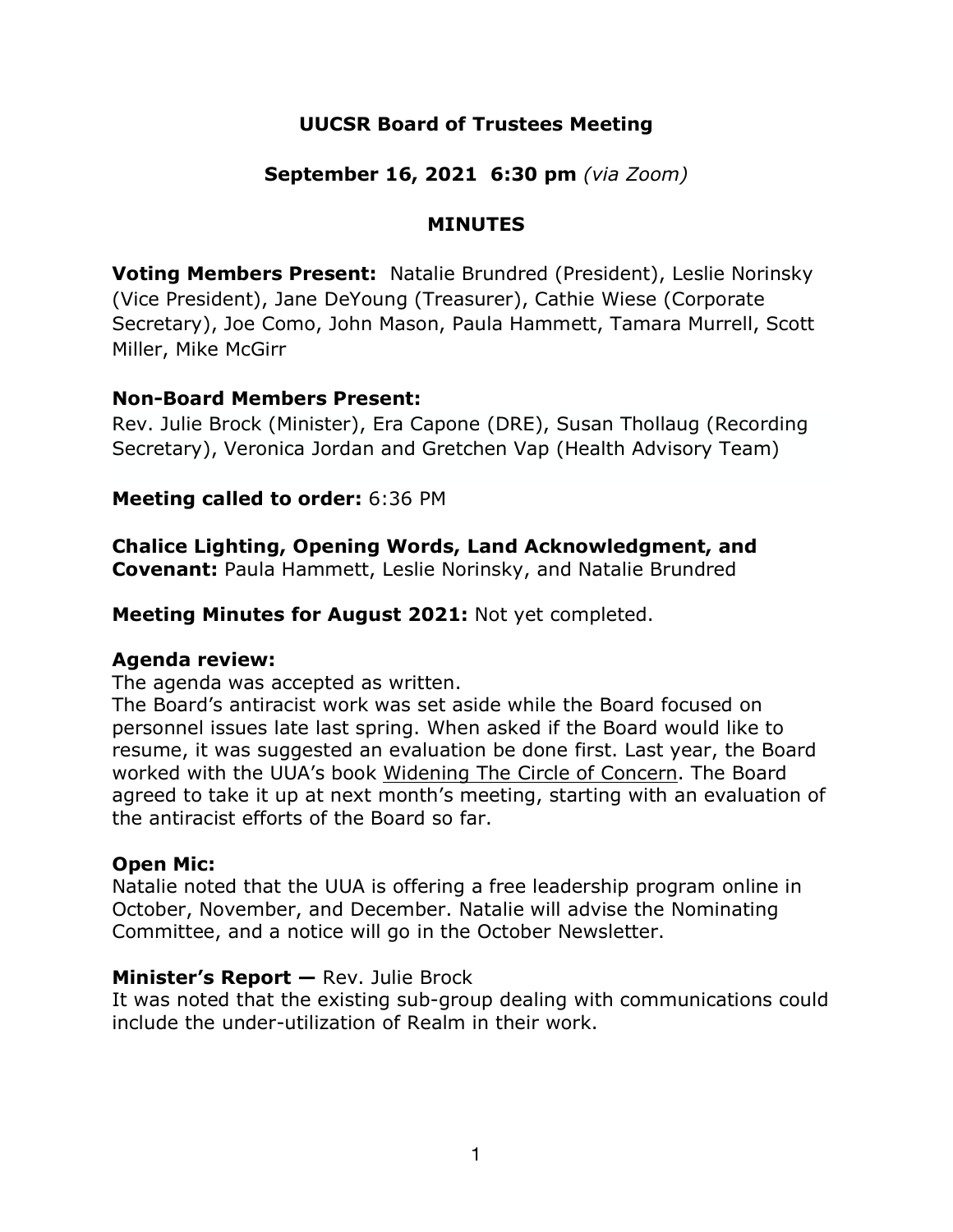## **Congregational Director's Report**

The new protocol for counting money seems to be working well. Bookkeeper Judy Ponts would like to sign on for permanent employment with UUCSR.

Joe noted that there is a policy for weddings, memorial services, etc., in the Glaser Center documents. He'll send them to Rev. Julie.

## **Director of Religious Education Report** — Era Capone

RE's main focuses are safety and connection. RE is mostly focusing on the social-emotional development of our kids, getting them to be comfortable with one another and to get off the computer screen. Connections are happening within the RE group and with Marin, Petaluma, and Napa.

Jen Freese will be the volunteer leader for the youth group. Only vaccinated adults are allowed to be with the kids.

## **Treasurer's Report** — Jane DeYoung

#### Gift Acceptance Policy

The Board decided to have all comments on the proposed Gift Acceptance Policy sent to Mike McGirr, FinCom chair, by September 23, and ask FinCom to return its final version for the Board's October packet.

Board members agreed that it will be necessary to set up a more efficient process for developing and reviewing all policy documents.

#### Employee Retention Credit:

FinCom has reviewed this and recommends we apply for Employee Retention Credits, due to "A full or partial suspension of the operation of our business because of governmental orders limiting…group meetings due to Covid-19." Kirsten Olney has volunteered to fill out the paperwork. She has already filed applications for three other non-profits.

**Voting Item:** Kirsten Olney be asked to apply for Employee Retention Credits for UUCSR.

**Vote**: Passed unanimously.

#### Transfer of Emergency Fund earnings

FinCom will likely move earnings from the Emergency Fund to the Operations Fund later this calendar year, which is authorized in the FinCom Handbook. No earnings have been moved out of the fund for a few years and there's currently about \$10k available. These funds will be unrestricted. Jane suggested that the Board at some point consider changing the Emergency Fund to a "Contingency Fund," with more flexibility.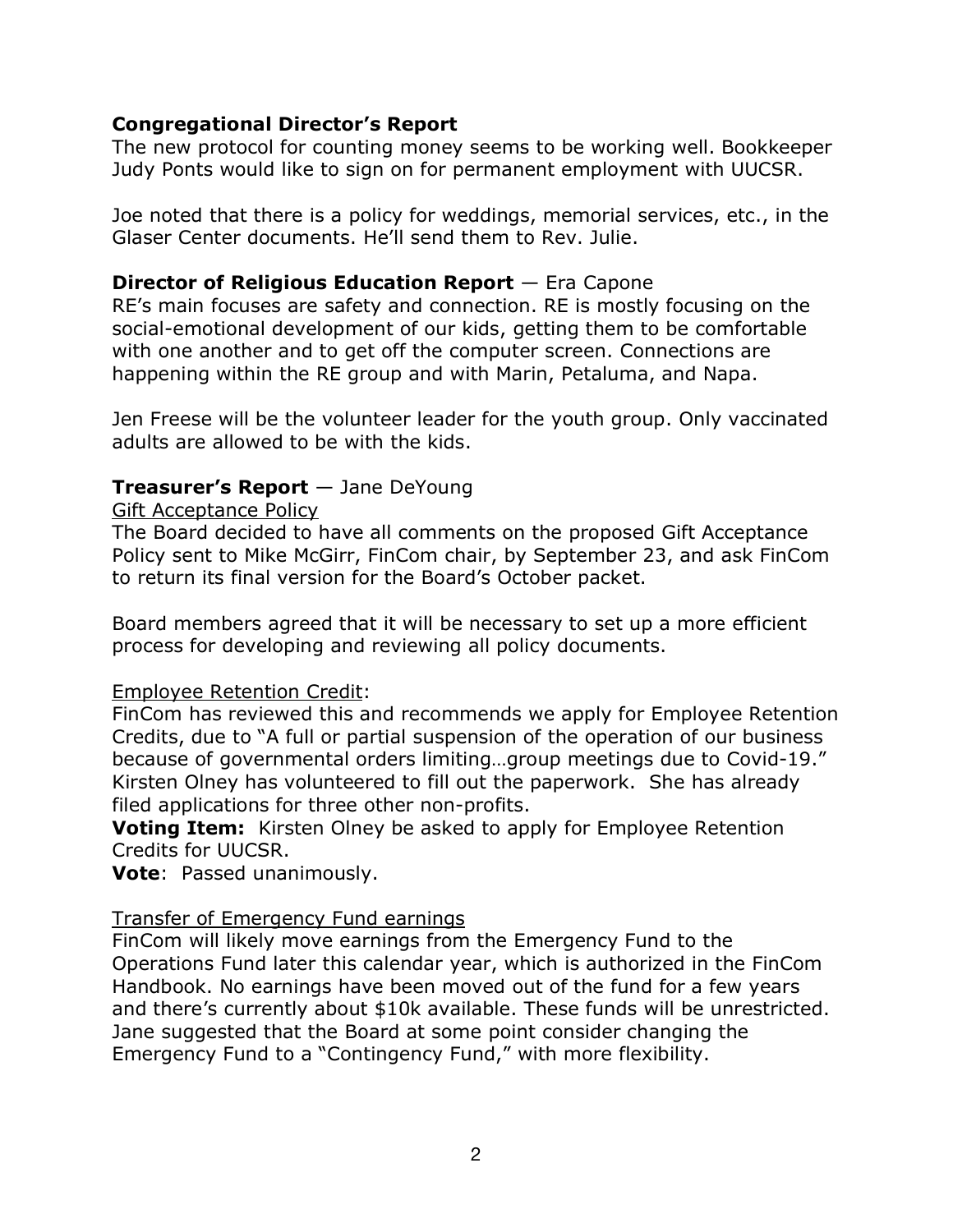#### **UUCSR'S 3 INVESTMENT FUNDS**

| <b>FUND</b>                      | <b>DESCRIPTION</b>                                                                                                                                         | <b>USE</b><br>&<br><b>RESPON-</b><br><b>SIBILITY</b> | <b>NOTES</b>                                                                                                                                                                                                                                                                                                                                                               | <b>APPROX</b><br><b>BALANCE</b><br><b>SEPT 2021</b> |
|----------------------------------|------------------------------------------------------------------------------------------------------------------------------------------------------------|------------------------------------------------------|----------------------------------------------------------------------------------------------------------------------------------------------------------------------------------------------------------------------------------------------------------------------------------------------------------------------------------------------------------------------------|-----------------------------------------------------|
| <b>Emergency</b><br><b>Fund</b>  | Established for<br>very narrowly<br>defined<br>emergencies.<br>The pandemic<br>didn't qualify.<br>This fund has<br>never been used<br>for an<br>emergency. | Tightly<br>restricted<br>Finance<br>Committee        | The fund was established with about<br>\$74k. Earnings from this fund can be<br>transferred out as unrestricted funds to<br>the Operations Fund, at the discretion of<br>the Finance Committee, per FinCom's<br>charter. The initial investment amount<br>cannot be used except in a dire<br>emergency that meets the criteria<br>specified when the fund was established. | \$85K                                               |
| <b>Operations</b><br><b>Fund</b> | A "clearing<br>house" for gifts<br>of stock and<br>transfers of<br>income from<br><b>Emergency Fund</b><br>investments.                                    | Unrestricted<br>Finance<br>Committee                 | The money in this account is liquid and<br>available to be transferred to UUCSR's<br>main checking account when needed.<br>The money in the Operations Fund earns<br>a bit of income.                                                                                                                                                                                      | \$50K                                               |
| <b>Endowment</b><br><b>Fund</b>  | Receives gifts<br>from<br>congregants,<br>especially legacy<br>bequests.                                                                                   | Restricted<br>Endowment<br>Committee                 | Every fiscal year, the Endowment Fund is<br>allowed a 5% distribution (transfer of<br>money out of the fund), provided the<br>annual return on investment exceeds 5%<br>at the end of the previous calendar year.<br>The distribution can be used only for<br>purposes pre-approved by the<br>Congregation.                                                                | Approx<br>\$335k                                    |

**Minister is Head of All Staff Policy – Voting Item** - Natalie, Rev. Julie UUCSR does not currently have a policy stating that the Minister is head of all staff, which is fairly standard throughout UUA congregations. Rev. Julie's contract does contain language that designates her as the head of staff.

A human resources committee, an organizational chart, and other personnel policies are also needed to check and balance the authority of the Minister.

#### **Vote: The motion to approve the following policy was passed unanimously.**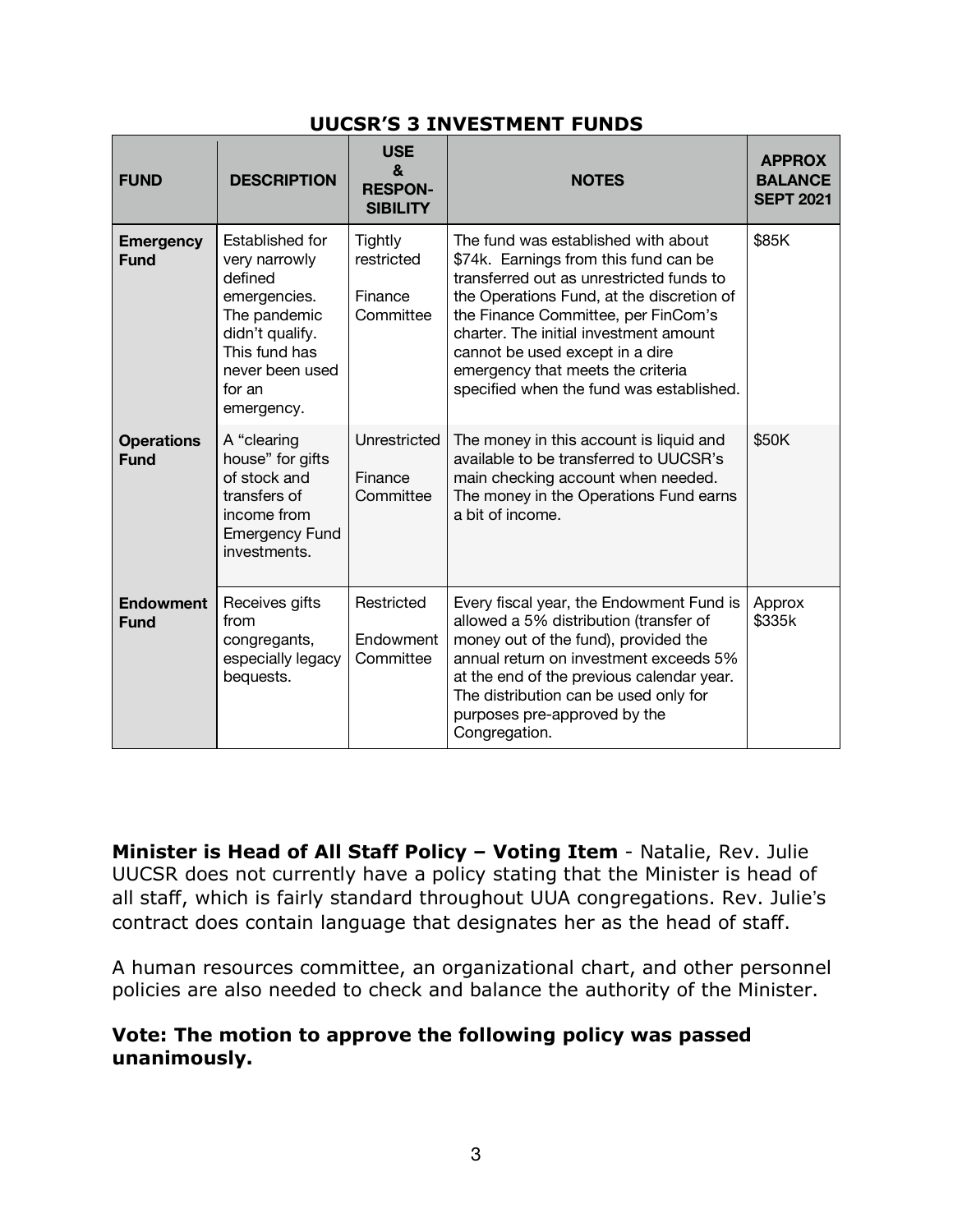*Minister is Head of All Staff Policy The Minister is Head-of-Staff and therefore supervises staff. The Minister works with the Chair of the Human Resources Committee to ensure appropriate staffing practices are followed, including clear job descriptions, timely enrollment of eligible staff in offered benefit plans, annual compensation reviews, staff evaluations, and a dispute resolution process. The Minister, in consultation with the Board and in accordance with the budget and policies of UUCSR, has authority to hire, discharge, change the compensation or job description of Congregational staff, or implement other major personnel related changes.*

**Approval of Executive Committee Charter** - **Voting Item** — Natalie The Executive Committee (ExCom) would be a small group that can more easily meet to address what comes up between Board meetings, especially time sensitive and emerging issues. The group will work by consensus. ExCom is NOT empowered to make binding decisions. Its purpose is to support the work of the Board.

The highest levels of leadership of the Congregation can prepare an issue before it comes to the Board, and can triage, deciding what issues are not ready yet, and which need an immediate response. ExCom will be able to send items to another committee or individual when appropriate, pre-screen proposals from congregants, and address some staff issues.

ExCom can also be a sounding board for the President, to bounce ideas and possible solutions off of.

#### **Vote: The motion to create an Executive Committee and approve their charter passed: 9 in favor, 1 abstention.**

# *Executive Committee of Board of Trustees, UUCSR*

*The Executive Committee of the Board conducts the current and ordinary business of the congregation between meetings of the Board of Trustees or in urgent and crisis circumstances.*

*Congregations often have unexpected issues that arise between board meetings that need immediate attention. The Executive Committee facilitates decision making between board meetings or in situations where the entire board has delegated tasks to the Executive Committee. The Executive Committee may also vet strategic plans, discuss new strategies, and address difficult decisions which await resolution. Members of the Board or Congregation may be invited to provide information needed to facilitate decisions.*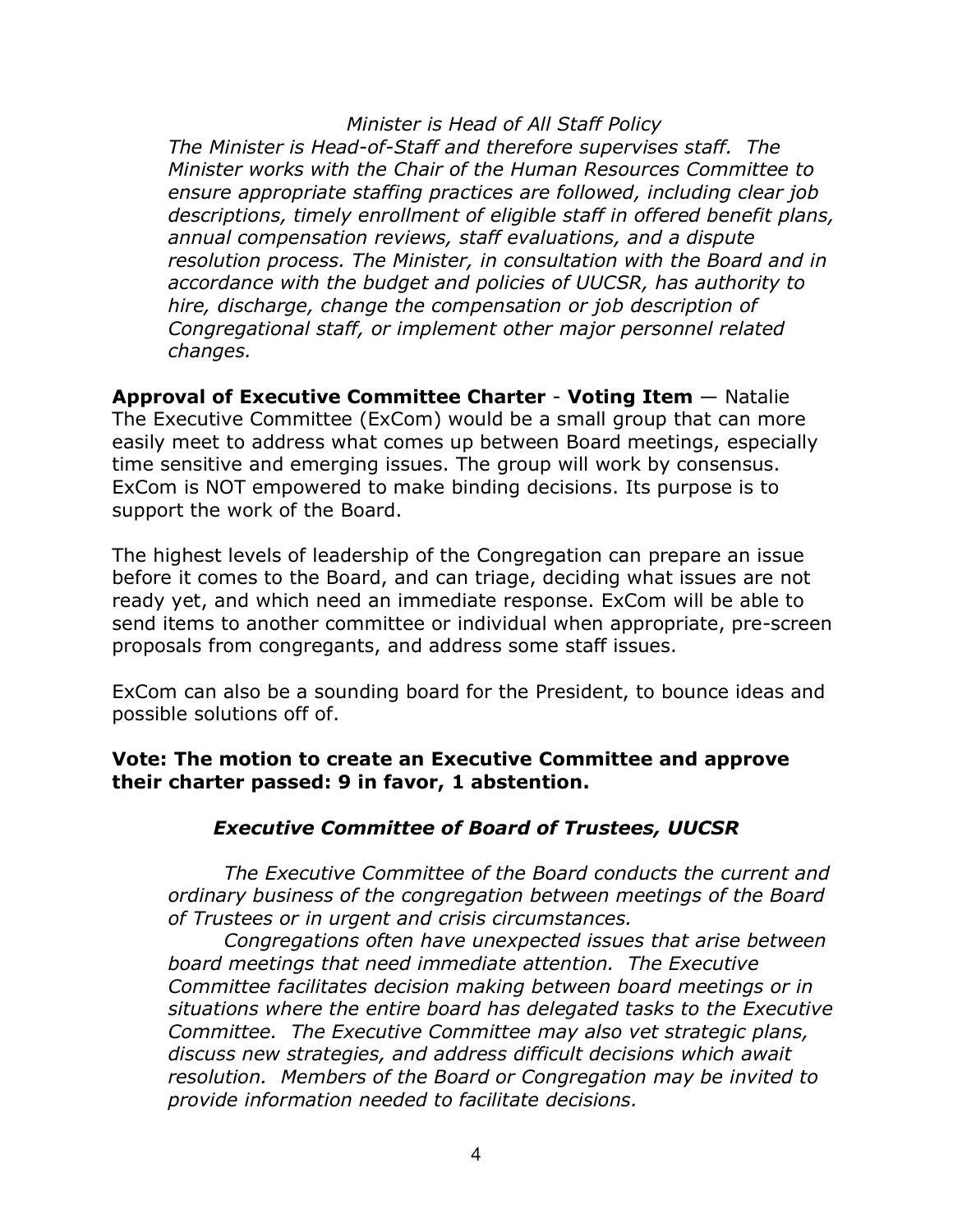*The Executive Committee serves as a sounding board for the Board President, and assists in setting Board priorities and agendas as needed. Decisions made by the Executive Committee will be reported to the Board at the next Board meeting. The Executive Committee may not make any decisions that could properly wait for a Board resolution.*

*The Executive Committee may NOT amend Bylaws, elect or remove board members, hire or fire staff, approve or change the budget, or make major structural decisions (such as adding or eliminating programs).*

*Membership includes the Board President, Vice President, Treasurer, Congregational Administrator (ex officio) and Minister (ex officio). Decisions will be made by consensus of the whole committee.*

**Health Matters Policies -** Gretchen Vap, Veronica Jordan, and Susan Thollaug, representing the Health Advisory Team (HAT) HAT proposed a mandatory vaccination policy covering staff, congregants, and visitors to the Glaser Center.

How test results will be stored and how confidentiality will be protected have to be worked out in the office.

The Board requests that HAT recommend that we require our employees to wear N95 or KN95 masks.

For staff, UUCSR will pay for tests and give time off to get a test.

HAT feels that having people register online, in advance, including guests, before entering the building would be a huge and heavy lift for an organization of our size. The HAT policy states that vaccination is a requirement to enter the building, and people can be asked to show proof of vaccination. We will have signs up saying that we require vaccination to enter and that we reserve the right to ask for proof of vaccination or a negative test within 72 hours.

Some groups of people will be specifically asked if they've been vaccinated, including everyone who will be on the chancel, people who work with RE, and the greeters and ushers. We need to think through how to make the implementation equitable across the board.

Planning for implementation of this policy can be delegated to ExCom.

Rev. Julie has already spoken with every staff member about this policy and all are ready to comply by showing proof of vaccination or twice-weekly testing results.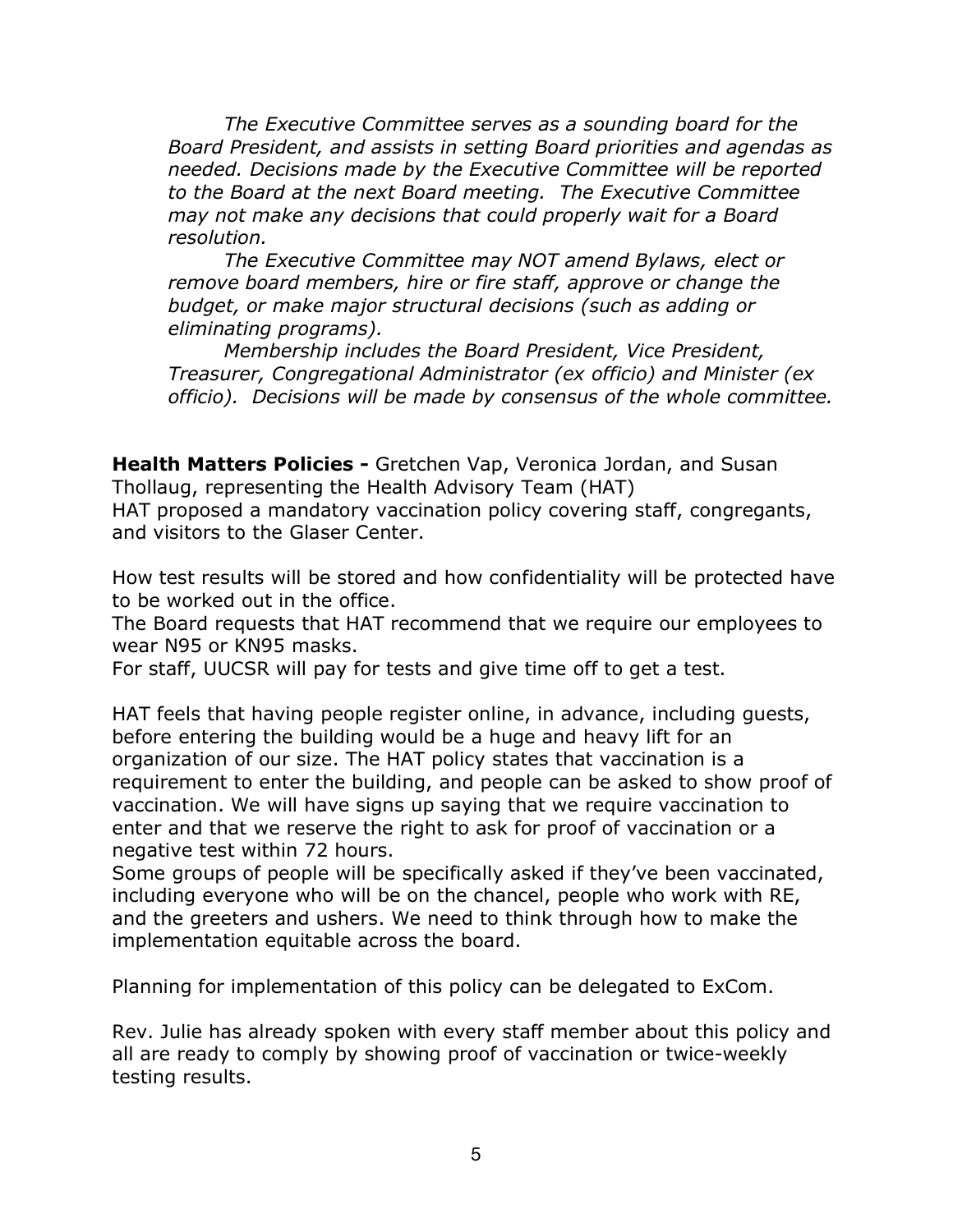HAT members will participate in the upcoming Sunday service to let people know about the vaccine requirement. The policy itself will be sent out via Constant Contact after that.

#### *Vaccination Policy*

Whereas*, we are in a global public health emergency due to COVID-19, and*

*Whereas, we want all our congregants, employees, and visitors to be safe, and*

Whereas*, we believe in the interconnected web of being and that what we do as individuals affects our entire community, and* Whereas*, in addition to worship services, we host a number of community meetings, events, and services,* therefore*,*

*UUCSR requires a COVID-19 vaccination for persons 12 years of age and older before entering the interior spaces at 545 and 547 Mendocino Avenue. Persons complying with this provision must be able to show evidence of a COVID-19 vaccination upon request. In lieu of proof of COVID-19 vaccination, said persons must have had a negative COVID-19 test in the 72 hours prior to building entry, and must be able to show evidence of the negative C0VID-19 test upon request.*

*In addition to the above, employees must provide proof of vaccination prior to their first day of work or by September 24, 2021. In lieu of COVID-19 vaccination, employees must submit evidence of twice weekly COVID-19 testing to their supervisor.*

# **Vote: The Vaccination Policy was approved unanimously.**

Rev. Julie reported that a policy passed by the Board at its August 2021 meeting is not workable or necessary, given that the Minister has authority to make decisions about access to the building and services. That policy stated: "Rev. Julie, Era, and Kate have the authority, based on the recommendations and advice from the Health Advisory Team, to make decisions on access to the building and services."

# **A motion was made to rescind the August 2021 Health Matters policy.**

**Vote: The motion passed unanimously.**

**Need for and recruitment of a Human Resources Committee** — Natalie and Leslie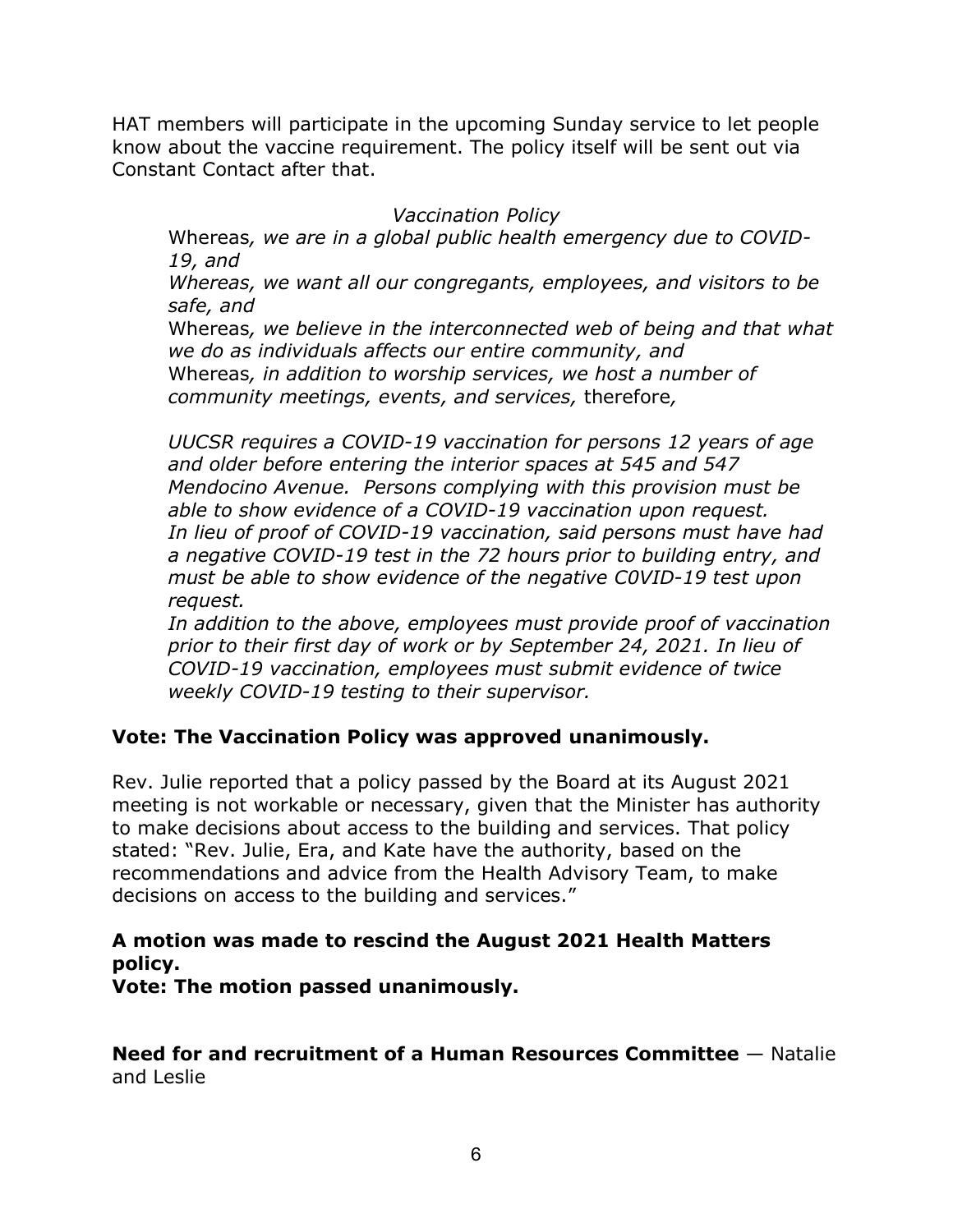Leslie has taken on being temporary head of a new committee. Leslie, Rev. Julie, and ExCom have been looking for appropriate people to serve on the committee.

The HR Committee will update the Personnel Handbook and be responsible for looking at benefits packages, create flow charts for hiring, and have some oversight. The group will start by updating the Personnel Handbook, last updated in 2014. The UUA will provide support to the team, who will learn as they go.

Erin Howseman and Lucia Milburn have agreed to join. **Vote: The slate was approved unanimously.**

#### **Finish any incomplete Retreat work** — Natalie

The Board has created five goals, but needs to align them and plan implementation so the work can begin. They opted to finish the Board Goals at the next regular Board meeting.

## **A New Process for Developing Policies**

It was suggested that the Board charge ExCom with receiving proposed policies at least two weeks before a given Board meeting. ExCom will then distribute the policies to the Board and do prep work to help streamline the Board's discussion.

**Vote:** The Board concurred with the suggestion, with one abstention.

#### **Pros and Grows**

Have a "consent agenda" for Board meetings, to expedite decision-making. Then oral reports can be eliminated. Everyone will need to commit to reading the written ones before the meeting.

#### **Unresolved Issues to Carry Over to Next Month's Meeting**

- 1. Antiracism discussions at monthly Board meetings
- 2. FinCom's final Gift Policy for approval
- 3. HAT charter & members
- 4. Finish fleshing out goals

#### **Closing Words -** Rev. Julie

#### **Meeting Adjourned: 9:39 PM**

#### **Executive Session**